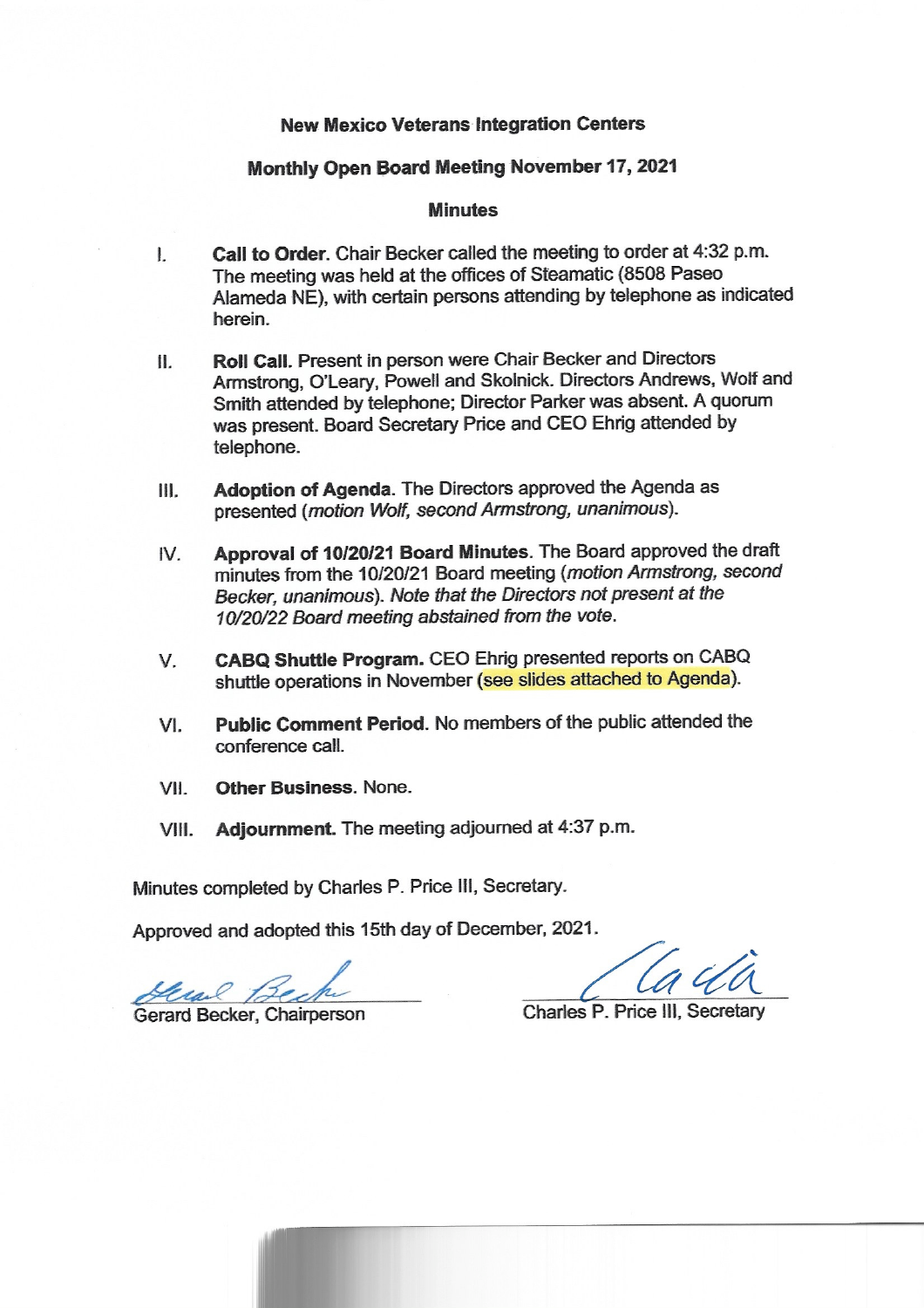#### **VETERANS INTEGRATION CENTERS BOARD OF DIRECTORS**

Open meeting agenda to be held at 8508 Paseo Alameda NE on 11/17/2021 @ 4:30PM

Dial in numbers: 1-732-820-7377 Pin 996-026-220 #

Google meet: meet.google.com/wgs-kuij-cvp

- $\mathbf{I}$ Call to order (Becker)
- Roll Call (Becker) II.
- Ш. Adoption of agenda (Becker)
- IV. Approval of minutes (Becker)
- Report on and discussion of CABQ shuttle program (Ehrig) V.
- VI. Public comment period (Becker)
- Other business (All) VII.
- VIII. **Adjournment (Becker)**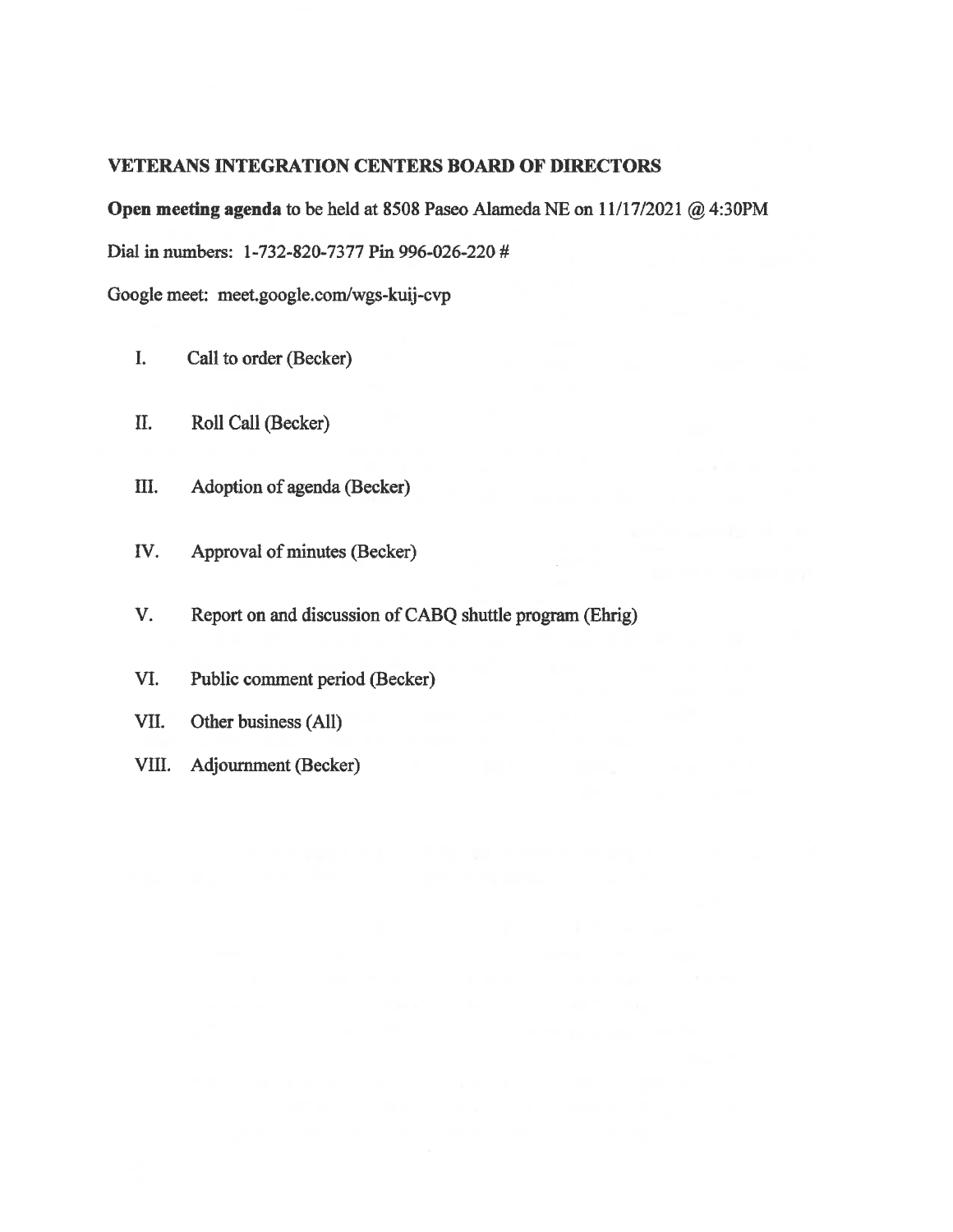#### **New Mexico Veterans Integration Centers**

#### Monthly Open Board Meeting October 20, 2021

#### **Minutes**

- Call to Order. Chair Becker called the meeting to order at 4:41 p.m. L. The meeting was held by telephone conference, due to Covid 19 precautions.
- $\Pi$ . **Roll Call.** Present by telephone were Chair Becker and Directors Andrews, Wolf and Parker. Directors Lovato, O'Leary and Armstrong were absent. A quorum was present. Board Secretary Price and CEO Ehrig attended by telephone.
- $III.$ Adoption of Agenda. The Directors approved the Agenda as presented (motion Wolf, second Parker, unanimous).
- $IV.$ Approval of 9/22/21 Board Minutes. The Board approved the draft minutes from the 9/22/21 Board meeting (motion Wolf, second Parker, unanimous).
- $V_{\cdot}$ **CABQ Shuttle Program.** CEO Ehrig presented reports on CABQ shuttle operations in September (see slides attached to Agenda).
- $VI.$ **Public Comment Period.** No members of the public attended the conference call.
- VII. **Other Business, None.**
- VIII. **Adjournment.** The meeting adjourned at 4:44 p.m.

Minutes completed by Charles P. Price III, Secretary.

Approved and adopted this 17th day of November, 2021.

Gerard Becker, Chairperson

Charles P. Price III, Secretary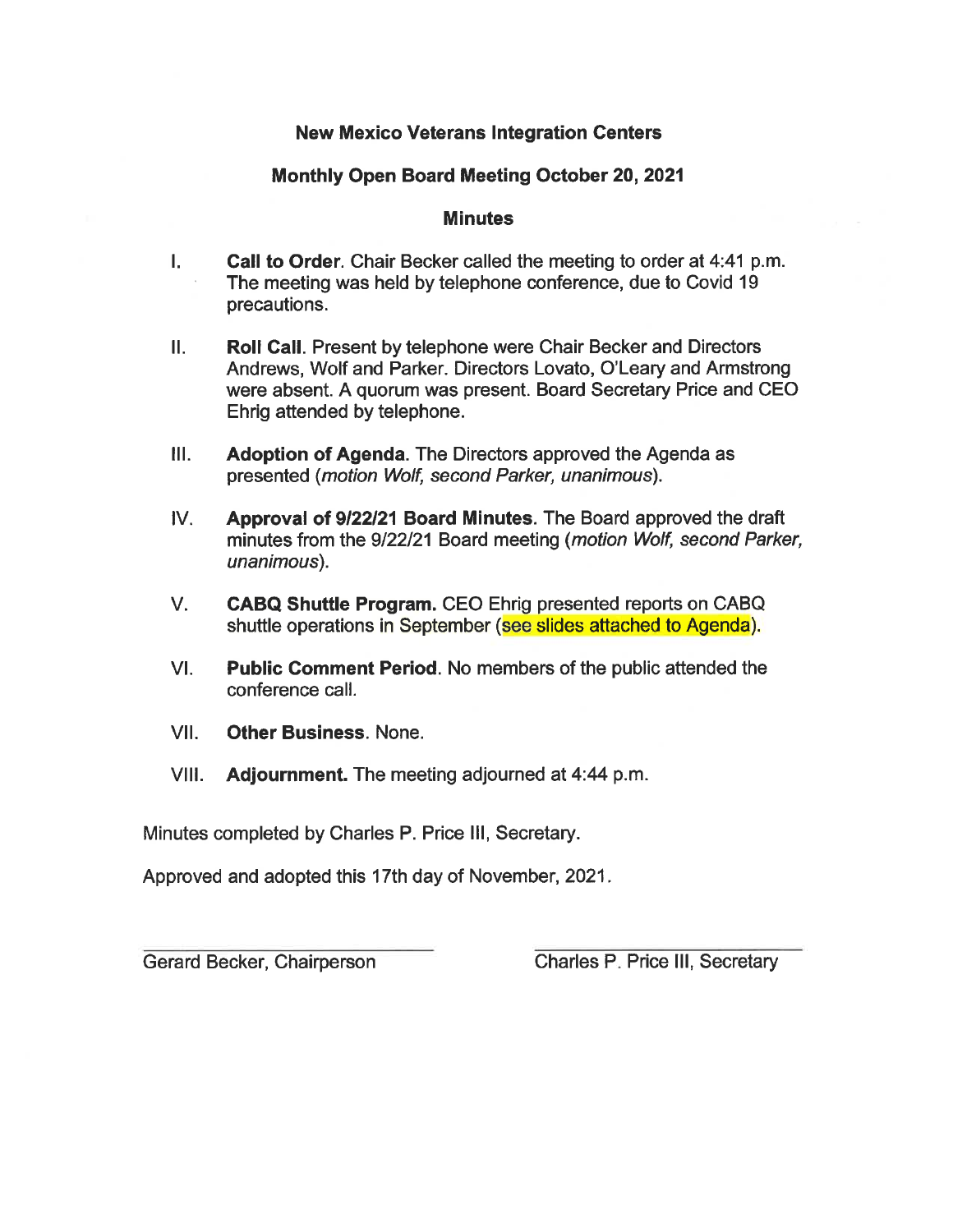### Nov 2021 – CSS Demographics

| <b>FY2022</b> | Cmty | Veteran Male |     | Female | <b>No</b><br>Indicate<br>d | Gender Age of<br><b>Rider</b><br>$(0-4)$ | Rider<br>$(5-17)$ | Age of Age of Age of Age of Age of<br><b>Rider</b><br>$(18-24)$ $(25-54)$ | <b>Rider</b> | Rider<br>(50+) | <b>Rider</b><br>(DNC) | / Race<br>(White) | <b>Ethnicity Ethnicity Ethnicity</b><br>/ Race<br>(Hisp) | / Race<br>(Black) | <b>Ethnicity</b><br>/ Race<br>(Am)<br>Indian) | / Race<br>(Asian) | <b>Ethnicity Ethnicity</b><br>/ Race<br>(DNC) | <b>Disabled</b> | Referral<br><b>Provided Pass</b> | <b>Bus</b> | Able to<br><b>Obtain</b><br><b>Services</b><br><b>Because of</b><br>Shuttle? |
|---------------|------|--------------|-----|--------|----------------------------|------------------------------------------|-------------------|---------------------------------------------------------------------------|--------------|----------------|-----------------------|-------------------|----------------------------------------------------------|-------------------|-----------------------------------------------|-------------------|-----------------------------------------------|-----------------|----------------------------------|------------|------------------------------------------------------------------------------|
|               |      |              |     |        |                            |                                          |                   |                                                                           |              |                |                       |                   |                                                          |                   |                                               |                   |                                               |                 |                                  |            |                                                                              |
| IJul          | 171  | 3            | 158 | 16     | $\mathbf 0$                | $\mathbf{0}$                             | 0                 |                                                                           | 85           | 87             |                       | 41                | 41                                                       | 40                | 49                                            |                   |                                               |                 | 174                              |            | 174                                                                          |
| Aug           | 199  | 3            | 151 | 52     | $\mathbf 0$                |                                          | 0                 | 3                                                                         | 111          | 88             | $\mathbf 0$           | 81                | 53                                                       | 36                | 28                                            | 5                 | $\mathbf 0$                                   | 8               | 203                              | 6          | 203                                                                          |
| Sept          | 258  | 3            | 190 | 71     | 0                          |                                          | 0                 | 4                                                                         | 150          | 106            | $\mathbf 0$           | 90                | 74                                                       | 36                | 59                                            | $\overline{2}$    | 0                                             | 12              | 261                              |            | 261                                                                          |
| Oct           | 254  | 11           | 190 | 75     | $\mathbf 0$                |                                          | 0                 | 4                                                                         | 172          | 88             | $\mathbf 0$           | 104               | 56                                                       | 45                | 53                                            | 4                 | $\mathbf 0$                                   | 20              | 265                              |            | 265                                                                          |
| <b>Total</b>  | 882  | 20           | 689 | 214    | $\bf{0}$                   |                                          |                   | 12                                                                        | 518          | 369            |                       | 316               | 224                                                      | 157               | 189                                           | 14                |                                               | 41              | 903                              | 24         | 1806                                                                         |

\* Only donations of \$100 or more are listed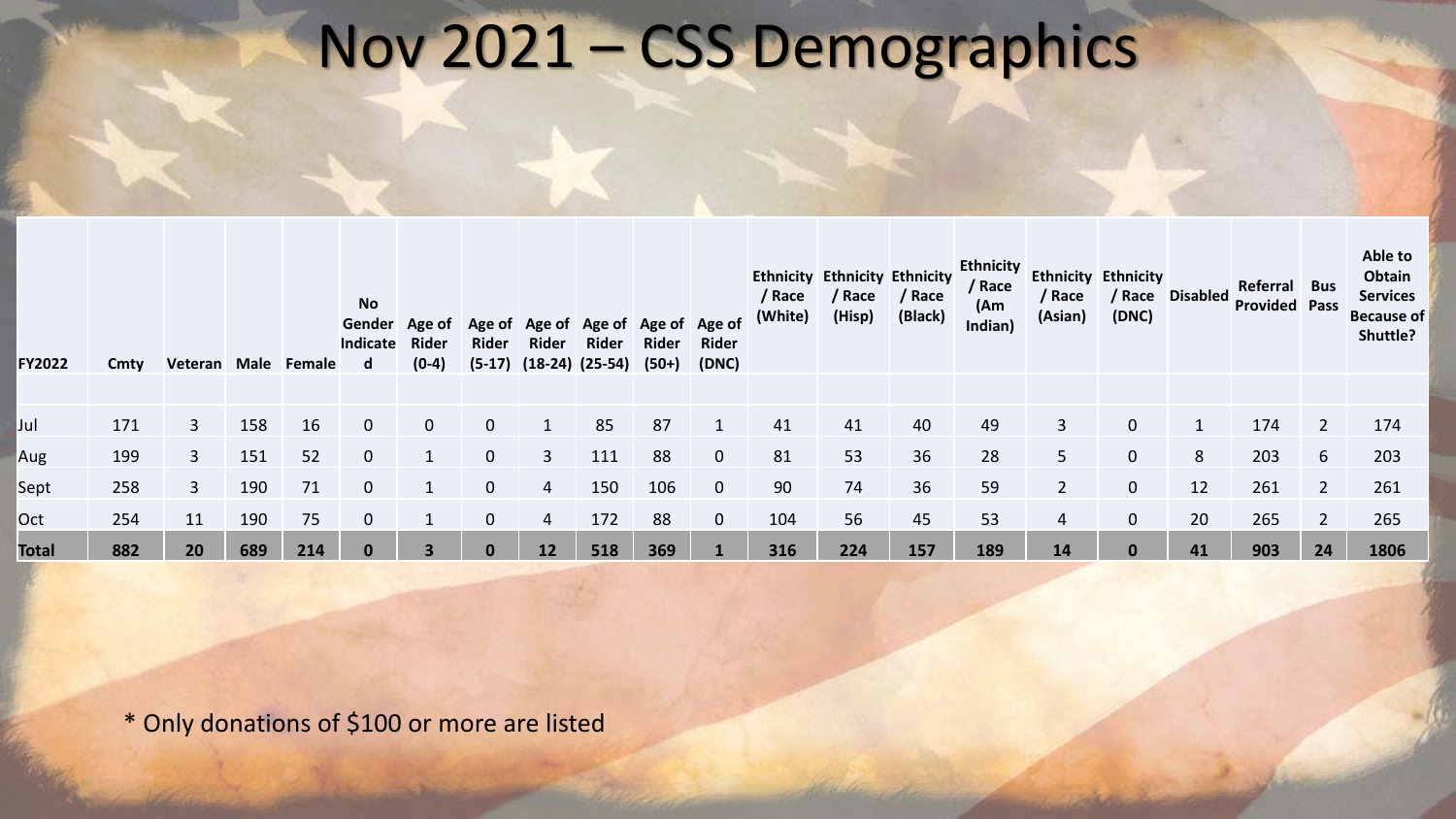## Nov 2021– CSS Locations

|                  | Good<br><b>Shephered</b> | <b>ATC</b> | <b>HCH</b> |     | Park |     |    | Noonday Coronado St Martins Library Social Security | <b>VA</b>      | <b>ISD</b>     |              | Storehouse Steelbridge | <b>UNMH</b><br>Pharmacy |
|------------------|--------------------------|------------|------------|-----|------|-----|----|-----------------------------------------------------|----------------|----------------|--------------|------------------------|-------------------------|
| <b>FY2022</b>    |                          |            |            |     |      |     |    |                                                     |                |                |              |                        |                         |
| July             | 15                       | 17         | 16         | 24  | 48   | 56  | 9  | $\mathbf{3}$                                        | $\mathbf 0$    | $\mathbf 0$    | $\mathbf 0$  |                        | 0                       |
| <b>August</b>    | 21                       | 35         | 21         | 20  | 52   | 50  | 10 | $\overline{4}$                                      | 3              | $\overline{4}$ |              | 3                      | $\mathbf 0$             |
| <b>September</b> | 23                       | 41         | 38         | 25  | 60   | 56  | 11 |                                                     | $\overline{0}$ |                | $\pmb{0}$    | $\overline{4}$         | $\mathbf 0$             |
| <b>October</b>   | 45                       | 41         | 54         | 43  | 62   | 75  | 19 | $\overline{7}$                                      | 5              | 3              | $\mathbf 0$  | $\overline{2}$         | $\mathbf 0$             |
| <b>Total</b>     | 104                      | 134        | 129        | 112 | 222  | 237 | 49 | 15                                                  | 8              | 8              | $\mathbf{1}$ | 10                     | $\bf{0}$                |

*\* Grants adjusting priorities and closing to non-solicited proposals*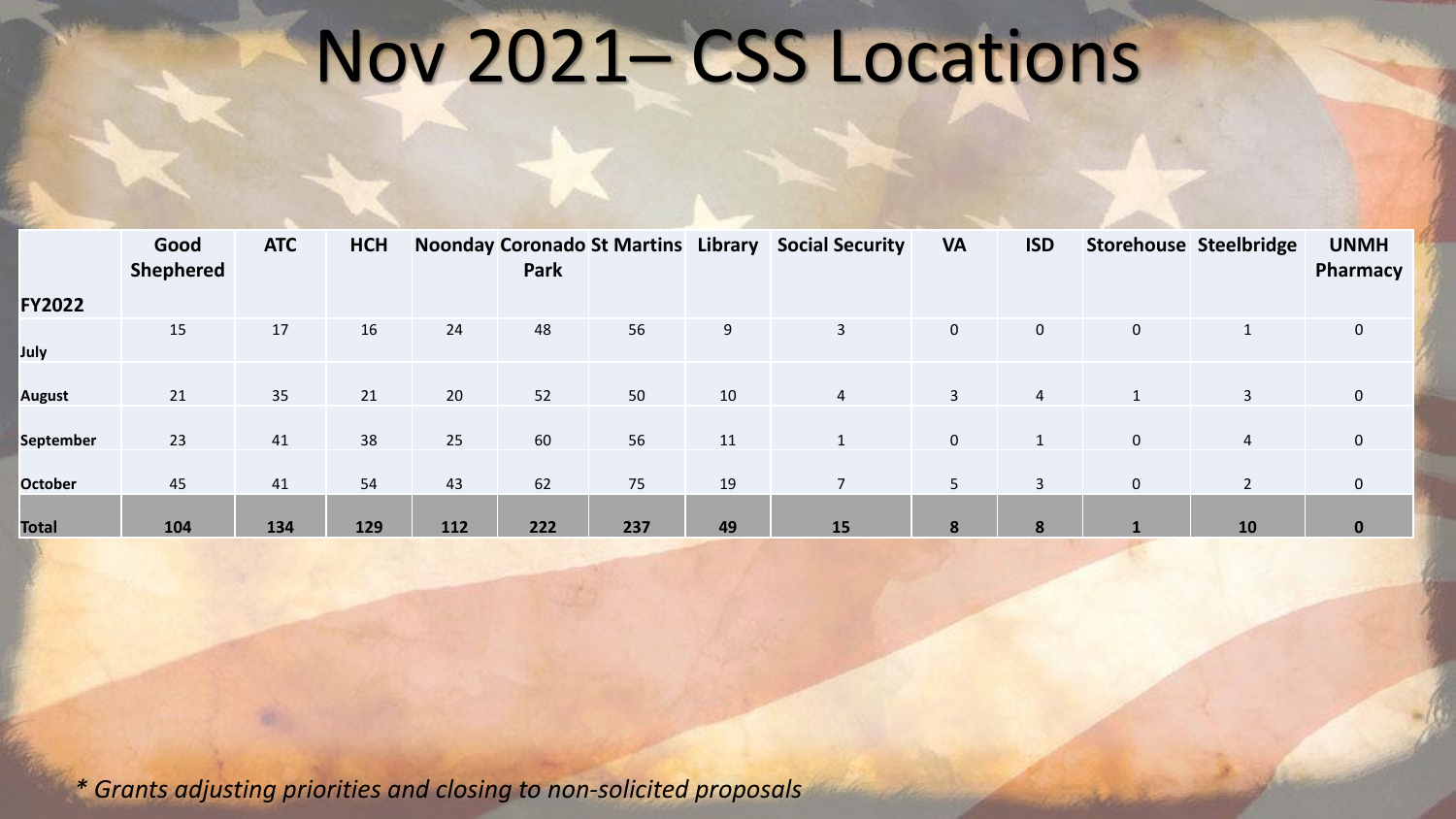# Nov 2021 – CSS Surveys

|                       | <b>Driver</b><br>drives<br>vehicle<br>safely | <b>Covid safe</b><br>practices<br>used | Polite /<br><b>Courteous</b> | <b>Connected</b><br>rider to<br>resources | <b>Provided info</b><br>on resources |
|-----------------------|----------------------------------------------|----------------------------------------|------------------------------|-------------------------------------------|--------------------------------------|
| <b>Jul-21</b>         |                                              |                                        |                              |                                           |                                      |
| <b>Excellent</b>      | 16                                           | 16                                     | 15                           | 17                                        | 14                                   |
| Good                  | $\mathbf{1}$                                 | $\mathbf{1}$                           | $\overline{2}$               |                                           | 3                                    |
| Poor                  |                                              |                                        |                              |                                           |                                      |
| <b>Total Surveys:</b> | 17                                           | 17                                     | 17                           | 17                                        | 17                                   |
|                       |                                              |                                        |                              |                                           |                                      |
| <b>Aug-21</b>         |                                              |                                        |                              |                                           |                                      |
| <b>Excellent</b>      | 11                                           | 9                                      | 12                           | 6                                         | 6                                    |
| Good                  | $\mathbf{1}$                                 | 3                                      |                              | 6                                         | 6                                    |
| Poor                  | $\mathbf 0$                                  | $\mathbf 0$                            | $\mathbf 0$                  | $\mathbf 0$                               | $\mathbf 0$                          |
| <b>Total Surveys:</b> | 12                                           | 12                                     | 12                           | 12                                        | 12                                   |
|                       |                                              |                                        |                              |                                           |                                      |
| <b>Sep-21</b>         |                                              |                                        |                              |                                           |                                      |
| <b>Excellent</b>      | 9                                            | 9                                      | 8                            | 8                                         | 9                                    |
| Good                  |                                              |                                        | $\mathbf{1}$                 | $\overline{1}$                            |                                      |
| Poor                  |                                              |                                        |                              |                                           |                                      |
| <b>Total Surveys:</b> | $\overline{9}$                               | $\overline{9}$                         | $\overline{9}$               | $\overline{9}$                            | $\overline{9}$                       |
|                       |                                              |                                        |                              |                                           |                                      |
| <b>Oct-21</b>         |                                              |                                        |                              |                                           |                                      |
| <b>Excellent</b>      | 18                                           | 19                                     | 18                           | 17                                        | 18                                   |
| Good                  | $\overline{2}$                               | $\mathbf{1}$                           | $\overline{2}$               | 3                                         | $\overline{2}$                       |
| Poor                  |                                              |                                        |                              |                                           |                                      |
| <b>Total Surveys:</b> | 20                                           | 20                                     | 20                           | 20                                        | 20                                   |